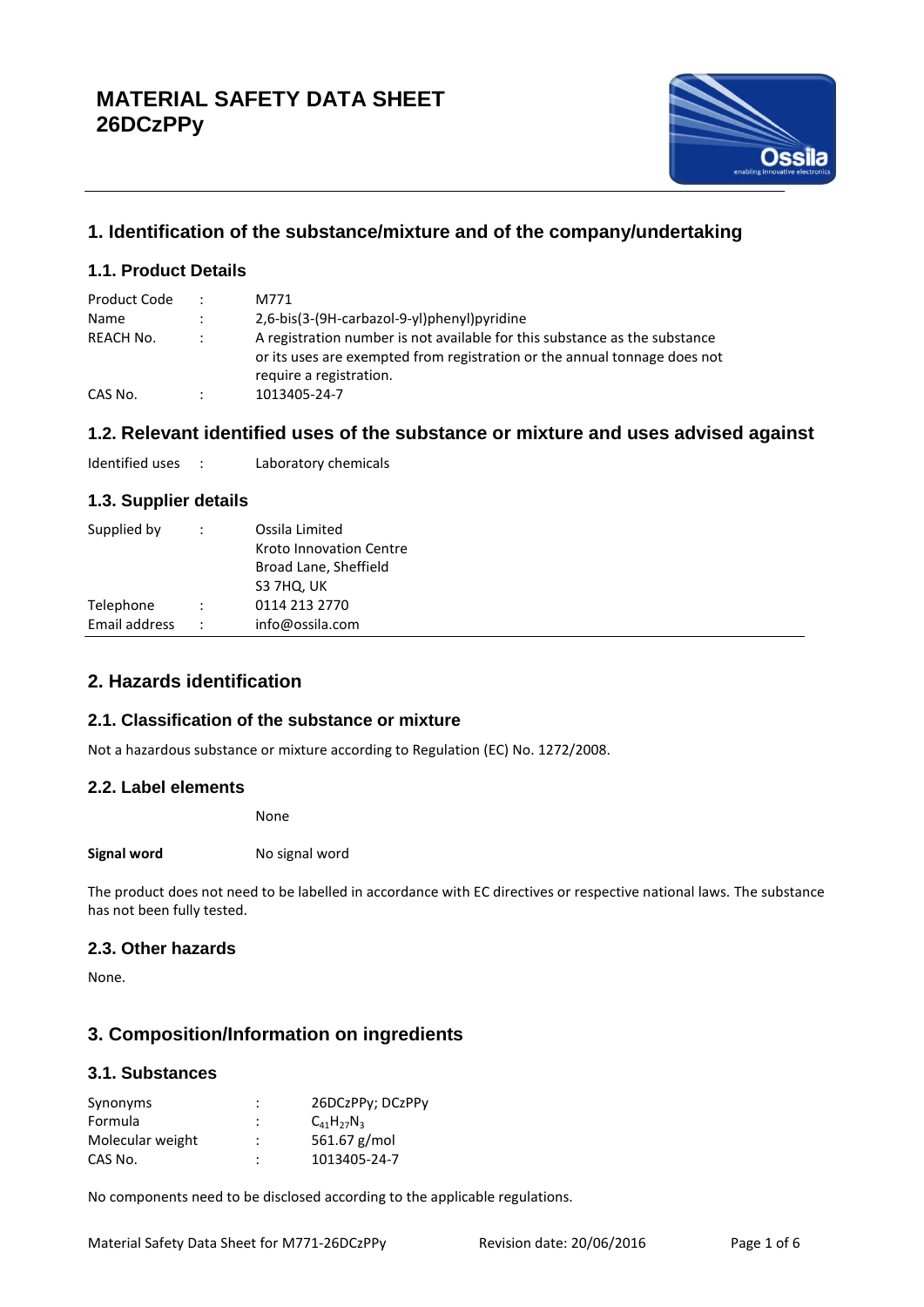## **4. First aid measures**

## **4.1. Description of first aid measures**

### **After Inhalation**

If inhaled, remove to fresh air. If not breathing give artificial respiration. Call a physician.

#### **After skin contact**

In case of skin contact, wash with soap and flush with copious amounts of water for at least 15 minutes. Remove contaminated clothing and shoes. Call a physician.

#### **After eye contact**

In case of contact with eyes, flush with copious amounts of water for at least 15 minutes. Assure adequate flushing by separating the eyelids with fingers. Call a physician.

#### **After Ingestion**

If swallowed, wash out mouth with water. Call a physician.

## **4.2. Most important symptoms and effects, both acute and delayed**

The most important known symptoms and effects are described in section 11.

## **4.3. Indication of any immediate medical attention and special treatment needed**

No data available.

## **5. Fire fighting**

## **5.1. Extinguishing media**

**Suitable extinguishing media**: Dry chemical, alcohol-resistant foam, carbon dioxide or water spray. Consult with local fire authorities before attempting large scale fire fighting operations.

### **5.2. Special hazards arising from the substance of mixture**

**Hazardous combustion products:** Carbon oxides, nitrogen oxides.

### **5.3. Advice for firefighters**

Wear a self-contained breathing apparatus if necessary. During a fire, irritating and highly toxic gases and vapours may be generated by thermal decomposition.

### **6. Accidental release measures**

### **6.1. Personal precautions, protective equipment and emergency procedures**

Wear personal protective equipment (section 8). Avoid dust formation. Ensure room is well ventilated.

## **6.2. Environmental precautions**

Do not let product enter drains.

## **6.3. Containment and cleaning:**

Contain and clean up spill if safe to do so using an electrically protected vacuum cleaner or by wet-brushing. Dispose of dry waste in closed container for proper disposal according to local regulations.

## **7. Handling and storage**

## **7.1. Precautions for safe handling**

Avoid formation of dust and aerosols. Provide exhaust ventilation in places where dust is formed.

Material Safety Data Sheet for M771-26DCzPPy Revision date: 20/06/2016 Page 2 of 6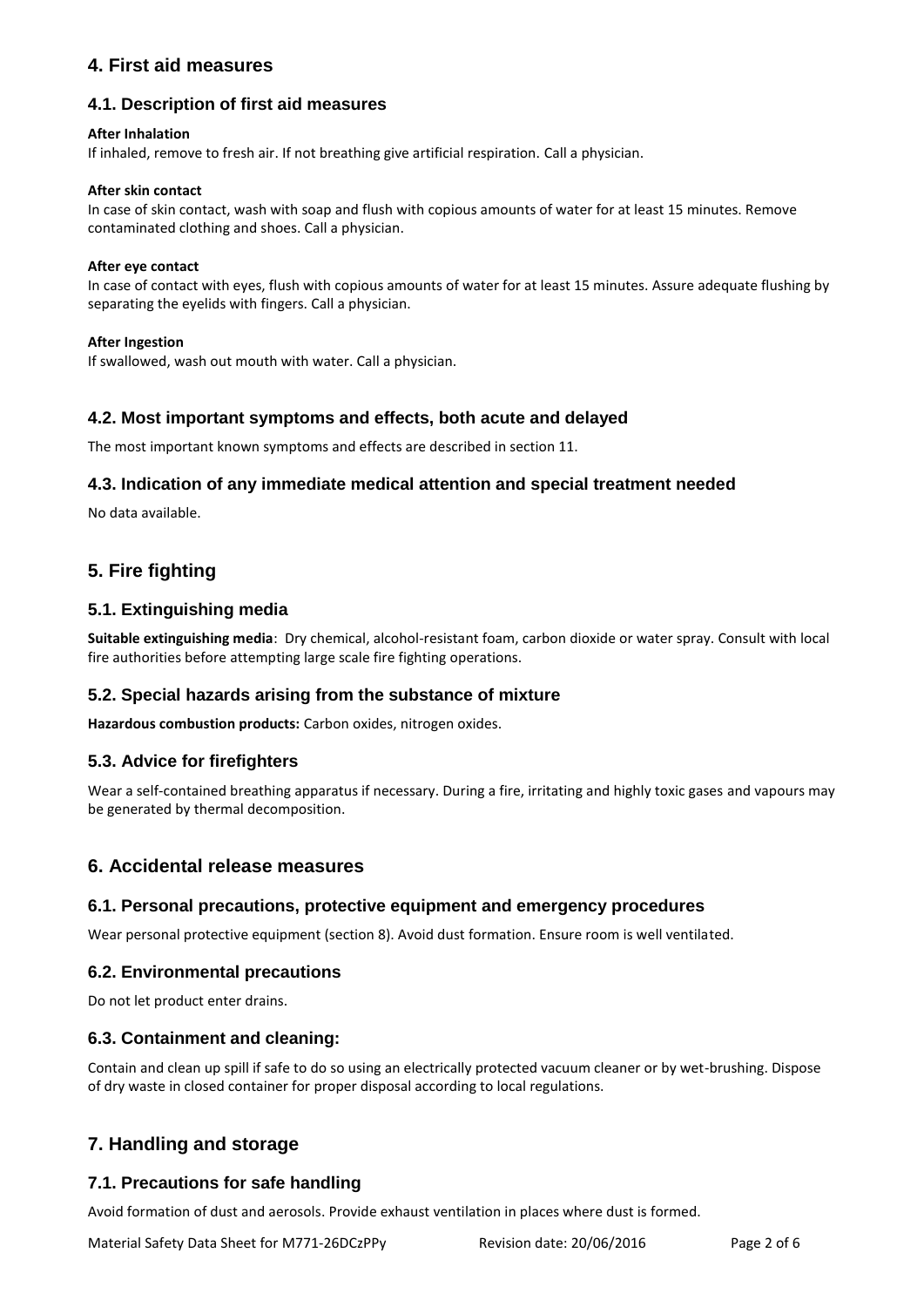## **7.2. Conditions for safe storage, including any incompatibilities**

Store in a cool, dry and well-ventilated place inside of a tightly sealed container. Reseal containers that have been opened and keep upright to prevent leakage.

**Quality-related information:** Product is light sensitive sensitive. Store in the dark.

### **7.3. Specific end uses**

Use in laboratories.

## **8. Exposure controls / Personal protection**

### **8.1. Control parameters**

### **Components with workplace control parameters**

Contains no substances with occupational exposure limit values.

### **Biological occupational exposure limits**

This product does not contain any hazardous materials with biological limits.

## **8.2. Exposure controls**

### **Engineering measures**

Handle in accordance with good industrial engineering/laboratory practices for hygiene and safety. Ensure eyewash stations and safety showers are close to the laboratory workstation. Ensure good general ventilation is present when handling the product.

## **Personal protective equipment**

**Eyes:** Wear safety glasses with side-shields conforming to appropriate government standards such as NOISH (US) or EN166 (EU).

**Skin**: Handle with appropriate gloves and use proper glove removal technique to avoid skin contact. Dispose of gloves in accordance with applicable laws. Wash and dry hands.

The selected protective gloves have to satisfy the specifications of EU Directive 89/686/EEC and the standard EN 374 derived from it.

**Clothing:** Wear complete suit protecting against chemicals; the type of equipment should be appropriate for the concentration and amount of dangerous substance used.

**Respirators:** Where protection from nuisance dusts is needed, use type N95 (US) or type P1 (EN 143) dust masks or those approved under appropriate government standards such as NIOSH (US) or CEN (EU).

### **General hygiene measures**

Wash thoroughly after handling. Wash contaminated clothing before reuse.

## **9. Physical and chemical properties**

### **9.1. Information on basic physical and chemical properties**

| Appearance              | $\cdot$                   | White powder/crystals           |
|-------------------------|---------------------------|---------------------------------|
| Odour                   |                           | No data available               |
| Odour threshold         | $\cdot$                   | No data available               |
| рH                      | $\lambda$                 | No data available               |
| Melting/freezing point  | ٠<br>$\ddot{\phantom{a}}$ | TGA > 370 °C (0.5% weight loss) |
| Boiling point/range     |                           | No data available               |
| Flash point             |                           | No data available               |
| Evaporation rate        | ٠                         | No data available               |
| Flammability            | ٠<br>$\cdot$              | No data available               |
| <b>Explosive limits</b> |                           | No data available               |
| Vapour pressure         |                           | No data available               |
| Vapour density          | ٠                         | No data available               |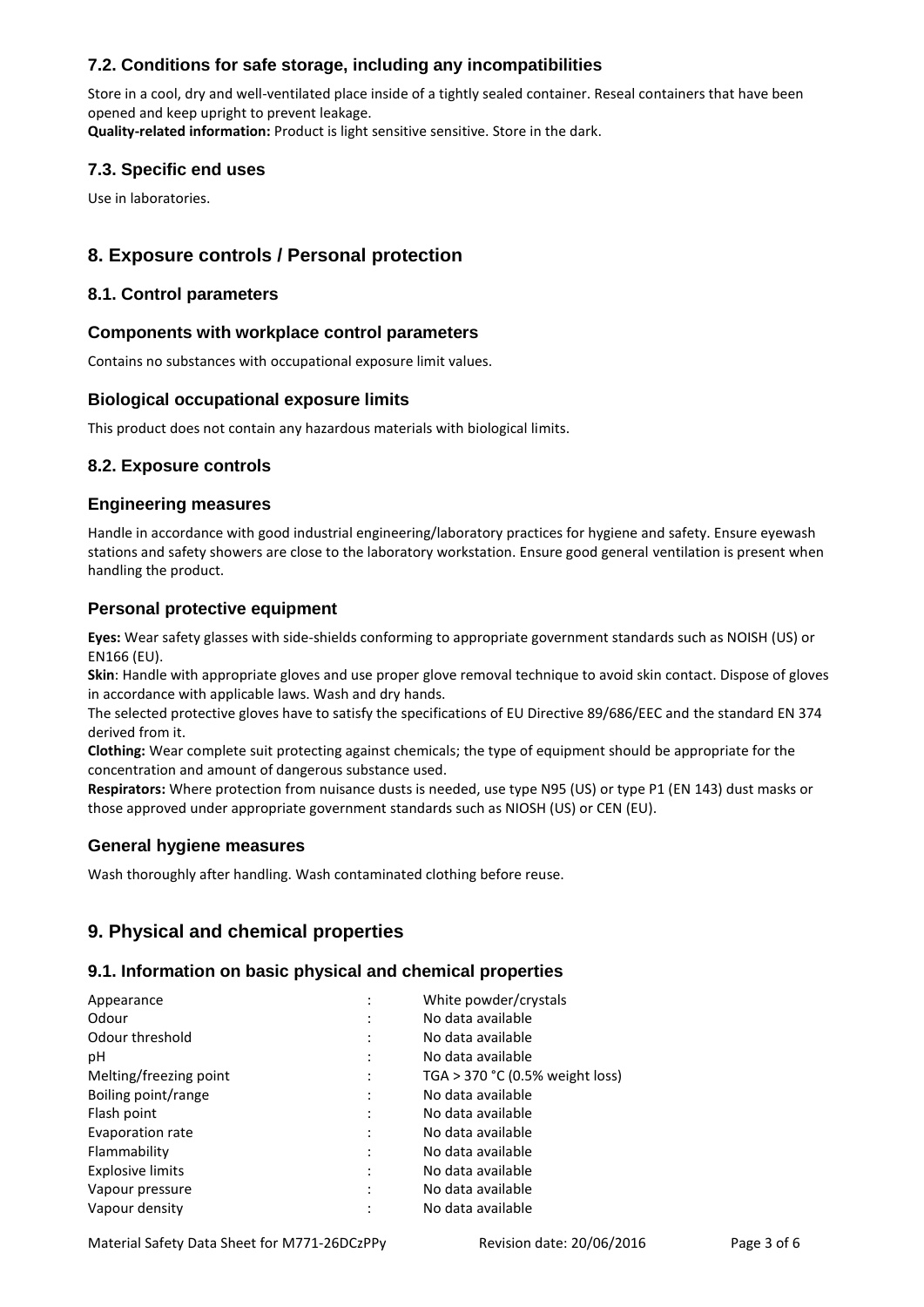| Relative density                       |                      | No data available |
|----------------------------------------|----------------------|-------------------|
| Solubility(ies)                        | $\ddot{\cdot}$       | No data available |
| Partition coefficient: n-octanol/water | $\ddot{\cdot}$       | No data available |
| Autoignition temperature               | $\ddot{\cdot}$       | No data available |
| Decomposition temperature              | :                    | No data available |
| Viscosity                              | $\ddot{\phantom{a}}$ | No data available |
| <b>Explosive properties</b>            | :                    | No data available |
| Oxidising properties                   |                      | No data available |
|                                        |                      |                   |

## **9.2. Other safety information**

No data available.

## **10. Stability and reactivity**

#### **10.1 Reactivity**

No data available.

### **10.2. Chemical stability**

Stable under normal temperatures and pressures under recommended storage conditions.

#### **10.3. Possibility of hazardous reactions**

No data available.

#### **10.4. Conditions to avoid**

No data available.

## **10.5. Incompatible materials**

Strong oxidising agents.

### **10.6. Hazardous decomposition products**

No known hazardous decomposition products.

## **11. Toxicological information**

#### **11.1. Information on toxicological effects**

**Acute toxicity** No data available. **Skin corrosion/irritation** No data available. **Serious eye damage/eye irritation** No data available. **Respiratory or skin sensitization** No data available. **Germ cell mutagenicity** No data available. **Carcinogenicity** IARC: No component of this product present at levels greater than or equal to 0.1% is identified as probable, possible or confirmed human carcinogen by IARC. **Reproductive toxicity** No data available. **Specific target organ toxicity - single exposure** No data available. **Specific target organ toxicity - repeated exposure** No data available. **Aspiration hazard**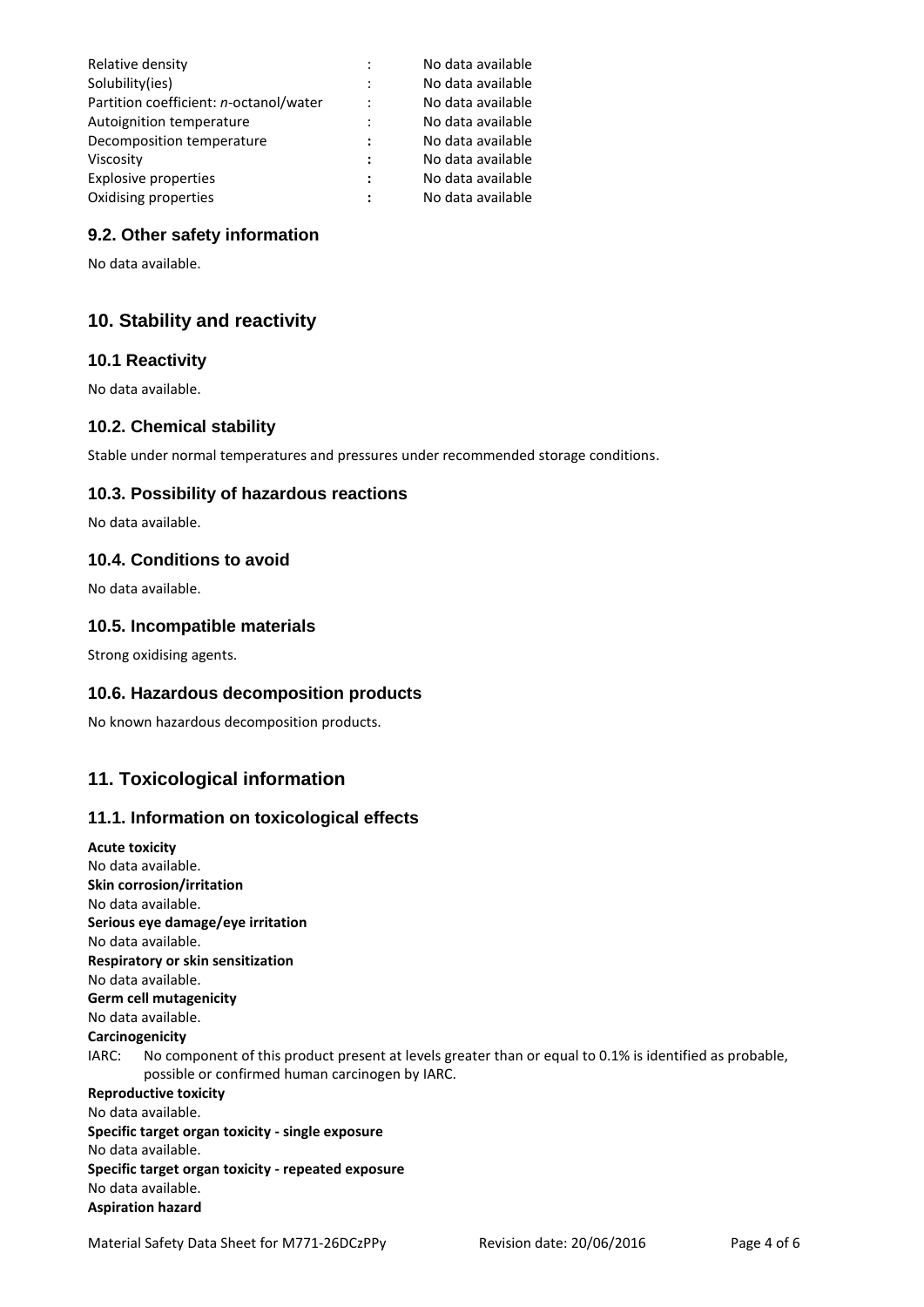No data available. **Routes of exposure** Eye contact, ingestion, inhalation, skin contact. **Signs and Symptoms of Exposure** No data available.

To the best of our knowledge, the chemical, physical, and toxicological properties have not been thoroughly investigated.

## **12. Ecological information**

## **12.1. Toxicity**

No data available.

### **12.2. Persistence and degradability**

No data available.

#### **12.3. Bioaccumulative potential**

No data available.

#### **12.4. Mobility in soil**

No data available.

#### **12.5. Results of PBT and vPvB assessment**

PBT/vPvB assessment not available as chemical safety assessment not required/not conducted.

#### **12.6. Other adverse effects**

No data available.

## **13. Disposal**

### **13.1. Waste treatment methods**

#### **Product**

Burn in a chemical incinerator equipped with an afterburner and scrubber. Observe all federal, state and local environmental regulations and directives on waste and hazardous waste. Offer surplus material to a licensed professional waste disposal professional.

#### **Contaminated packaging**

Dispose of as unused product.

## **14. Transport**

Non-hazardous for road, air and sea transport.

**IATA:** Not regulated as a hazardous material. **IMO:** Not regulated as a hazardous material. **RID/ADR:** Not regulated as a hazardous material.

## **15. Regulatory information**

This safety datasheet complies with the requirements of Regulation (EC) No. 1907/2006, the Registration, Evaluation, Authorisation and Restriction of Chemicals (REACH).